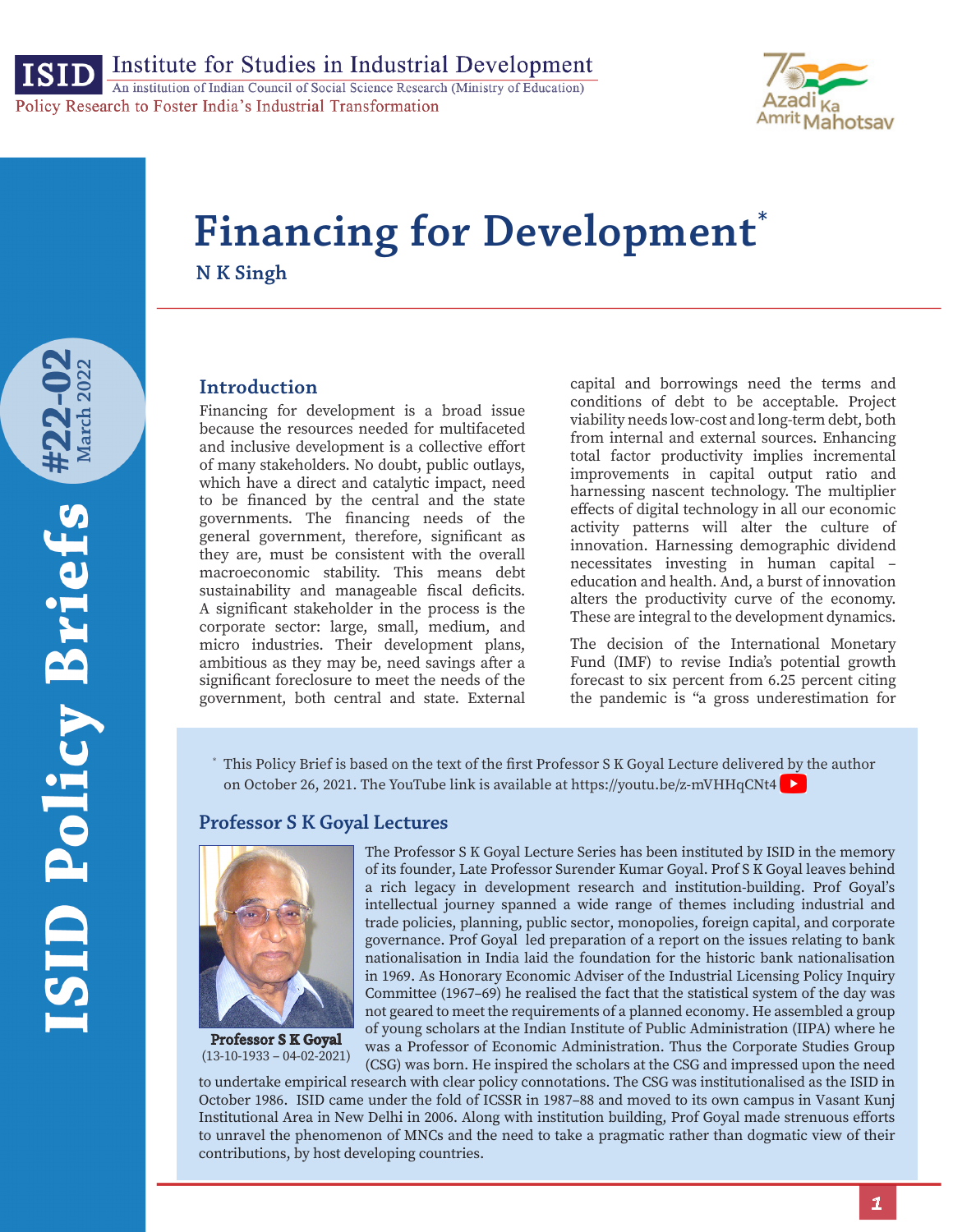

2021-22." Calculation of the growth potential has always been problematic. Various statistical techniques and structural models are used to determine the trend in the cyclical part of the gross domestic product (GDP). One of the main structural methods is the Hodrick-Prescott filter, which extracts a trend reasonably in line with the evolution observed in output, is smooth, and does not change too much from year to year. This is dependent on the smoothness, given that the basic production factors – labour and capital – are relatively inertial and that new technologies are slow to spread. This makes contemporary estimates of potential output more problematic.

The Finance Commission, over the medium term, projected a nominal GDP growth of 11.5 percent, implying a real GDP growth of around seven percent. No doubt, this also would be an underestimation because for sustained GDP growth we need to significantly accelerate growth in real terms to meet the inescapable obligation of financing large public outlays, both physical and social infrastructure. For long-term poverty elimination, there is a need to ensure that those who escape poverty do not go back into it because of exogenous factors like the pandemic; this is contingent on significantly enhanced public outlay. A rising curve of public outlays, if not matched with enhanced savings, can be debatable of how much is it starving the private sector to finance their investments. There is an inevitable choice between not crowding-out private investment and crowdingin effect through investments that enhance opportunities for private investment. The line of distinction between the crowd-out and the crowd-in needs careful calibration based on a number of evolving factors. At any rate, financing a sustained seven percent real growth in GDP numbers consistent with macroeconomic stability also requires restructuring of resource mobilisation endeavours.

# **Tax Revenue**

Even before the pandemic, resource availability has been a persistent challenge for many federations across the world. Although tax revenue has been rising over time, India's general government revenue as a percentage of GDP is the lowest among the BRICS countries – below the OECD average – given the smaller portion of the population that pays income and property taxes.

Mr N K Singh is a<br>renowned politician renowned politician<br>and economist. He economist. chaired the 15<sup>th</sup> Finance<br>Commission and is Commission and currently the President of the Institute of Economic Growth. Until recently, he was a member of the Rajya Sabha. As one of the country's top bureaucrats, he has



handled important portfolios such as Secretary to the Prime Minister, Expenditure and Revenue Secretary, and Member, Planning Commission. He was also the principal interlocutor with multilateral institutions during India's balance of payments crisis. His autobiography *Portraits of Power: Half a Century of being at the Ringside* (2020) has received wide acclaim.

The tax revenues of the union and the states pre-pandemic were around 17 percent of the GDP, and have remained constant since the early 1990s. The cesses and surcharges earmarked by the union government have also increased over time to about 15 percent of gross revenues. There is a need to raise India's tax ratio from both macroeconomic and redistributive perspectives; this is essential for enhancing fiscal space.

International experience suggests that comprehensive tax reforms can be implemented without imposing higher burdens on the poor with great progressivity in the tax structure. The move towards a goods and services tax (GST) is a step in the right direction.

In respect of GST, first and foremost it must be recognised that this was a path breaking reform. While it commenced in the 1990s, and was in discussion with international organisations in multiple ways – moving from integrated VAT to integration of variable and differentiated excise matrix of states, its formal enactment had to await broader consensus in 2017. It is only under the leadership of the Prime Minister, assisted by the late Finance Minister Arun Jaitley, that a consensus was reached with the states on GST. The recent revenue data are very encouraging making up on lost time. Nonetheless, there are some serious medium-term challenges.

*First*, the inverted duty structure with multiple rates and the balance in the structure of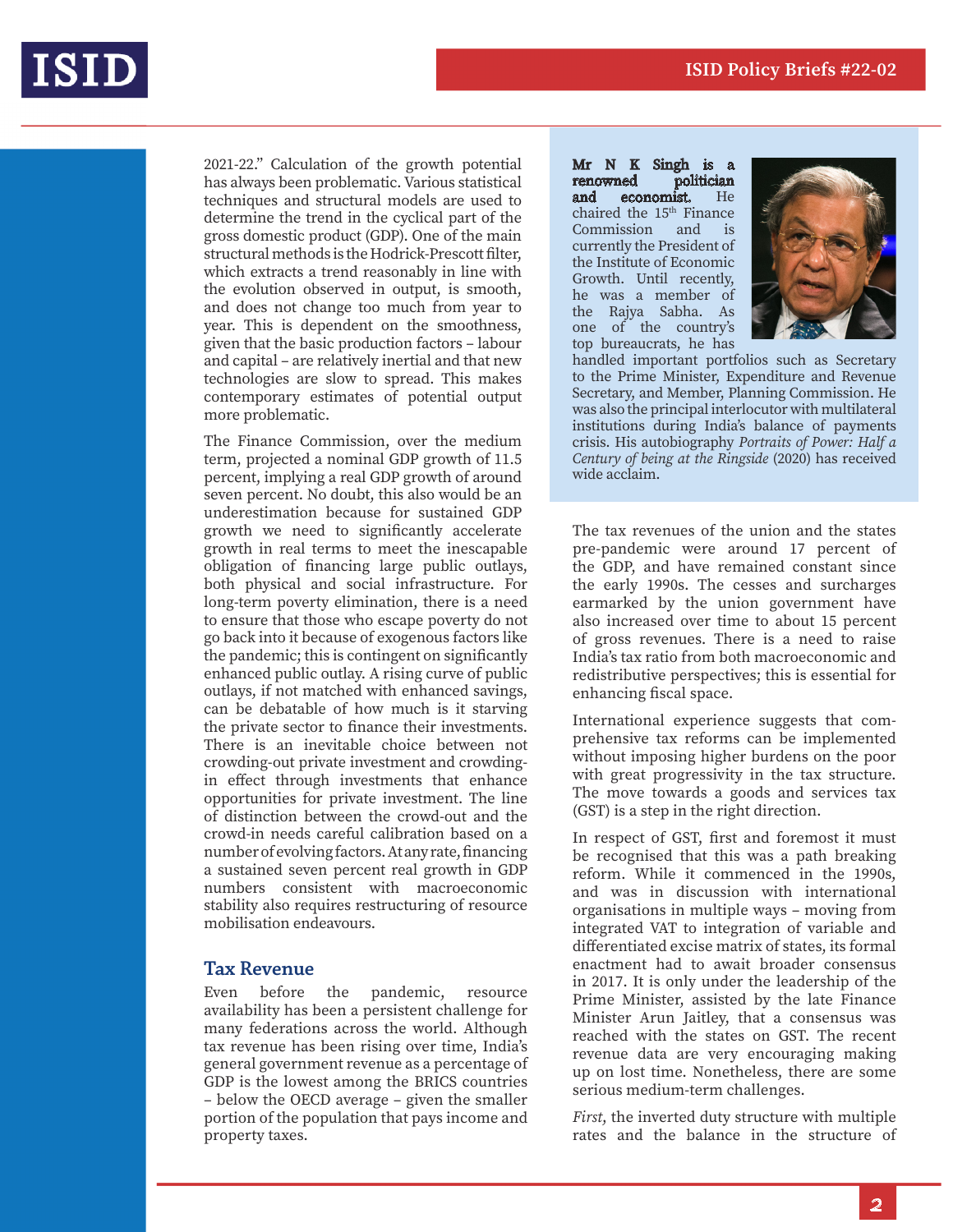

intermediates and final products have important revenue implications. As pointed out, "One of the important reasons for the higher than 50 percent input tax credit could be the inverted duty structure for many items. This can be corrected even without the weighted effective tax rate going up, with a salutary impact on net revenue collections of the general government."

*Second*, on compliance, the issues of fake invoice, and recalibrating the technology platform by overcoming technical glitches can bridge the yawning gap between realisation and potential.

*Third*, the issue of a revenue neutral rate (RNR) is a challenging one. As per the Fifteenth Finance Commission Report, "A change in tax structure can be said to be revenue neutral if the modified tax is able to realise revenue comparable to the original tax regime, relative to the tax base." From this point of view, the revenue neutrality of GST stands compromised, i.e. the average GST rate which is currently around 11 percent needs a fundamental change. The task force appointed by the Thirteenth Finance Commission suggested a RNR of 12 percent; IMF suggested 11.6 percent; the National Institute of Public Finance and Policy (NIPFP) suggested 17 percent; and, the former Chief Economic Advisor suggested a rate of 15 percent. The Fifteenth Finance Commission proposed a model where GST would be recalibrated over the medium term, including broad banding of rates. However, the goal has remained elusive. Nonetheless, compressing 12 and 18 percent into a rate consistent with the RNR will make a fundamental difference.

*Fourth*, in respect of streamlining the customs duty structure, three important steps will be useful. The following mix of customs policies for positive gains is recommended:

- **Broad banding industrial finished products**
- Broad banding intermediate industrial products and industrial raw materials
- Continuing with zero rating of imports to facilitate global value chain-related exports
- Streamlining and reducing non-tariff barriers.

*Fifth*, the overall issue of direct tax, particularly personal income tax. It is a strange area of a very skewed tax realisation. As per the Fifteenth Finance Commission Report, "Out of the 5.53 crore individuals that filed returns in

this segment, 40.5 percent did not pay any tax. Another, 53.2 percent, whose annual income averaged ₹5.6 lakh, paid a tax of ₹22,538 each on an average, which means an effective tax rate of only 4 percent. Their contribution to tax collections accounted for about 21 percent. The remaining 6.3 percent accounted for about 79 percent of tax collections under personal income tax. This skewed picture emerges because of the plethora of exemptions and deductions, lack of effective surveillance and also the structure of tax slabs and rates."

Undoubtedly, having opted for moderate tax rates, there is a need to move forward in implementing the recommendations relating to personal income tax by way of reviewing exemptions under different tax law; expanding coverage of provisions relating to tax deduction at source (TDS) and tax collection at source (TCS) to capture more transactions, which leave behind an audit trail; and, closer co-ordination between agencies involved in TDS and TCS. Credible steps have been taken to improve the settlement and realisation of huge stock of disputed tax demand efforts. This requires creating a mind-set of departmental resolution, assigning of powers for freeing up tax litigation, and strengthening adjudicatory institutions.

*Sixth*, there are other issues relating to stamp duties where the higher the stamp duty, the greater the propensity to undervalue property – both stamp duty reforms and property tax reforms are the flipside of the same coin.

*Seventh*, with regard to corporate taxes, India's corporate tax rate compares very favourably to other competing destinations. In September 2019, the base rate was slashed to 22 percent from 30 percent for those domestic companies which do not avail of exemptions. But this steep reduction in tax rate did not yield tangible results. Hence, the Finance Commission has made some important recommendations which over a five-year timeframe will more than compensate for the revenue lost on account of reduction in 2019 given the lags and expected response of new investments.

*Eighth*, in respect of profession tax, the current figure of ₹2,500, fixed in 1988, came through a constitutional amendment. This is unscientific and has no basis. It is an important source of revenue to the three-tier institutions and requires necessary constitutional amendments which defreeze this and index it to inflation.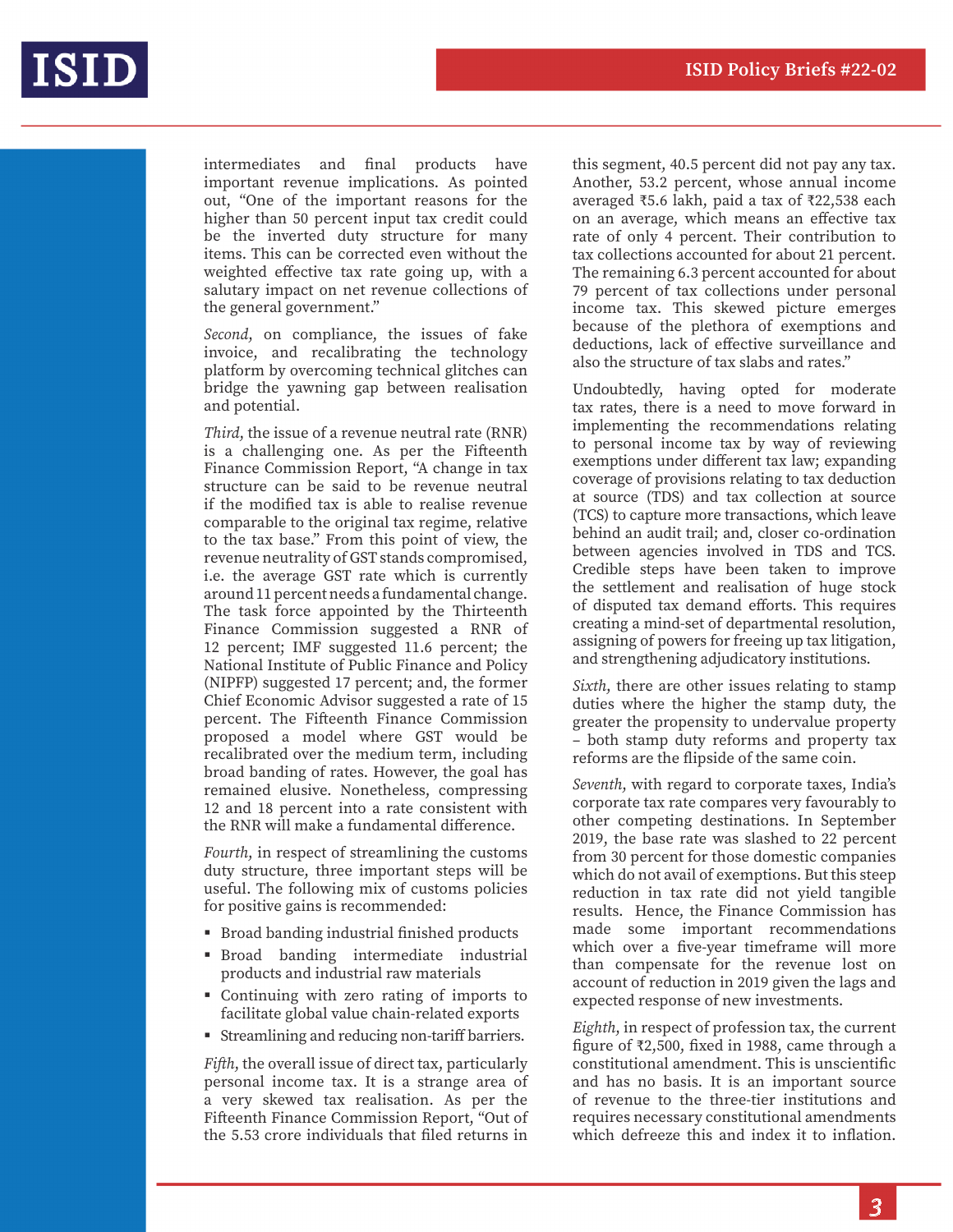

This has been calculated "from the implicit GDP deflator for each year. By this method, the upper ceiling of annual profession tax of ₹2,500 fixed in 1988 at 1988 prices works out to around ₹18,000 at 2019–20 prices." Freeing up profession taxes from the unscientific changes introduced through a constitutional amendment will go a long way in improving the finances of local bodies and state governments.

In summary, we suggest the following five steps:

- Undertake revenue administration reforms in parallel with tax policy changes;
- Broaden the base for both direct and indirect taxes by reducing exemptions and improving compliance;
- Shift focus to indirect taxation through the value-added tax, with simplification and greater efficiency being the key drivers of revenue gains;
- **Sustain** the revenue increase through administration reforms in key compliance areas, including risk-based audits, filing and reporting; and,
- Build revenue from local government property taxes.

This must be seen in the broader context not only of the stagnant revenue to GDP for a decade, but also the inability to meet the financing requirements compared to other peer group countries. The Finance Commission had requested the IMF for a detailed study, which came to the somewhat startling conclusion that the large gap in tax collections is more than five percent of GDP compared to its potential.

#### **Public-Private Partnership**

Public-private partnership is a concept where, for multiple reasons, the expected blend between private capital, managerial practices, and innovations being harmonised with projects financed or to be financed through public outlays has unfortunately been a mixed experience. There is no doubt about some very notable successes where such partnerships have benefitted all stakeholders, most importantly, the consumers themselves. There are others where the private sector has complained of excessive bureaucratisation, absence of autonomy, and an onerous compliance culture. Very often, many such arrangements are pejoratively referred to as 'sweetheart deals' where large public investments have not been

able to secure expected rate of returns. The issue of assignment of risk, risk mitigation, and insurance against emerging exogenous or sudden risks beyond force majeure has eluded consensus. There was a proposal to have a legislative framework by a committee headed by the eminent economist Dr Vijay Kelkar, who came to similar conclusions. The needs of the economy are multiple and growing. A legal architectural framework on PPP will add enormous value. Emerging issues like, for instance, retrospective amendment of contracts based on emerging technologies have stymied entrepreneurial instincts and large private capital flows. The broad issue of risk mitigation, modalities of mitigation, and the modes of financing options need greater consensus.

# **Energy Transition**

There is a need to focus research on emerging challenges such as energy transition. India provided great leadership at the 2019 United Nations Climate Change Conference, also known as COP25, which resulted in the Solar Alliance. Since then, we are on track to fulfil our nationally determined contribution of reducing emissions intensity by 33–35 percent of GDP by 2030. Prime Minister Modi's recent call for 'One Sun, One World, One Grid' has international resonance and moral appeal. Nonetheless, an orderly energy transition.

An orderly energy transition may cast a huge burden on the financial resources of the union and the states; however, it is inescapable. India's per capita emission is among the lowest and has a long way to go before it approximates, leaving aside the developed countries. India may be the third largest emitter of greenhouse gases below the US and China, but our per capita income is one-tenth of US and one-third of China, with far lower power consumption of 972 kilo hertz per person, which is eight percent of US and perhaps 20 percent of China. Yet, addressing the issues of poverty, improving life quality, physical and social infrastructure, and improving human resource skills will inevitably require cleaner sources of energy by a factor of even six to seven times.

The issue of an appropriate carbon tax, which overcomes issues like carbon arbitrage, has been in recent focus. A recent article in the *Financial Times* by the Director General of World Trade Organisation, Ngozi Okonjo-Iweala, recalls the